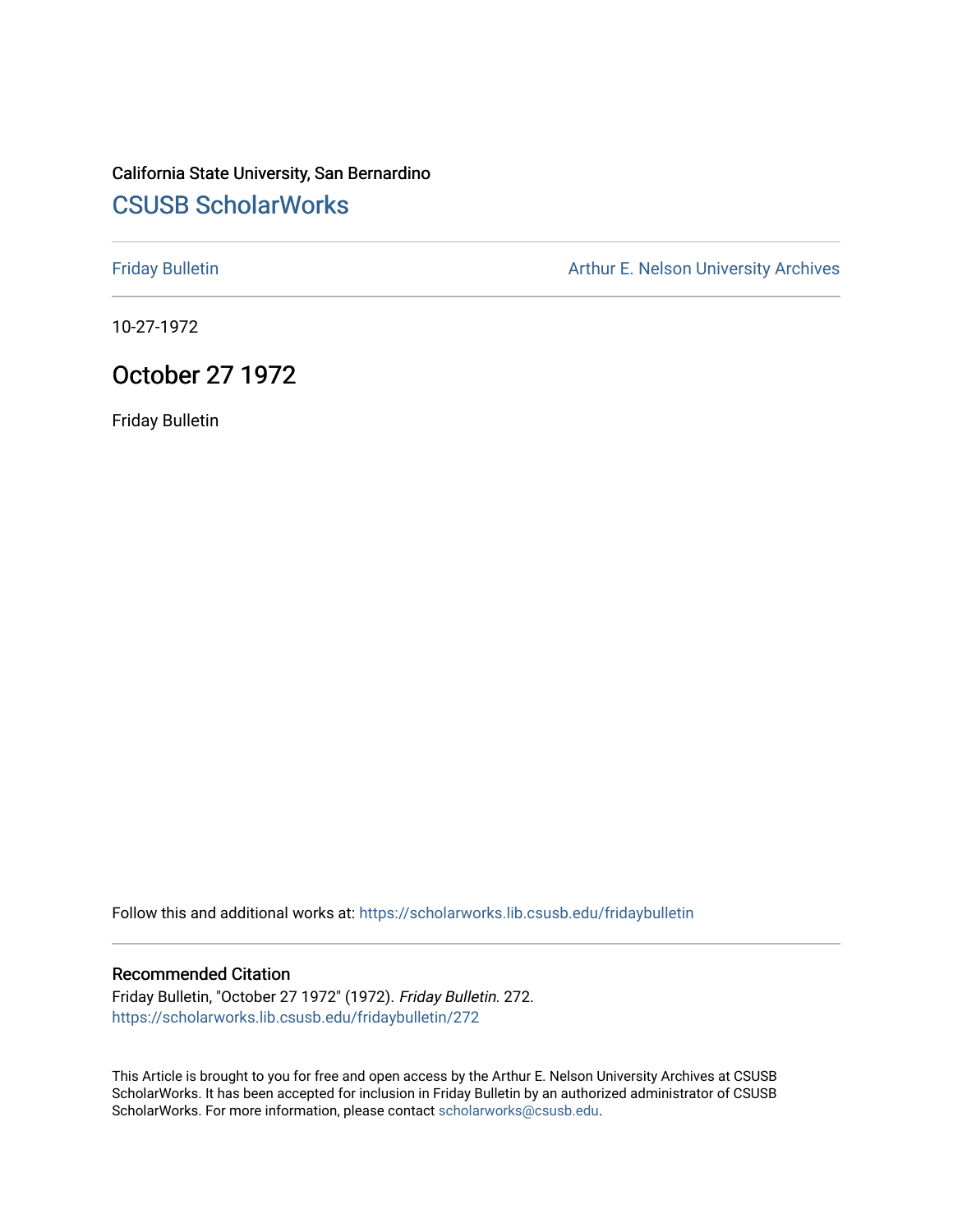

SHOWS ENROLLMENT GAIN

18, the official Fall, 1972, census date, show an enrollment increase of 1.04% over

the Fall, 1971, count,

With 2,661 students registered, the full-time equivalent enrollment figure is 2,317.66. *\* 4e \** 

NOVEMBER COMMON ADMISSIONS PERIOD OFFERS EQUAL OPPORTUNITY

The November 1-30 filing period assures student applicants equal consideration within categories, priorities and quotas established on the 19 campuses of the

California State University and Colleges next fall.

During November prospective students may send their systemwide applications to their first choice college or university. They may also list alternative campuses in order of preference on the same application. Students applying on or after December 1, 1972, will be considered as late applicants. Their requests will be processed on a first-come, first-served basis for available space following the processing of applications received in November. *\* ie ie* 

ACTIONS OF OCTOBER 16 ADMINISTRATIVE COUNCIL

Included in the actions of the October 16 Administrative Council meeting were:

1. Approval for Assoc. Dean of Admissions and Records to extend registration hours to 8 p.m. on the first day of the Winter Quarter registration in order to accommodate working and other part-time students.

2. Considered job reclassification proposals which must be sent to the Chancellor's office for final confirmation.

3. Approval for the purchase of prescription safety glasses for employees in appropriate, hazardous positions.

4. Authorization for installation of a library telecopier, which will (Continued on Page 2)

> PAYDAY IS TUESDAY, OCTOBER 31

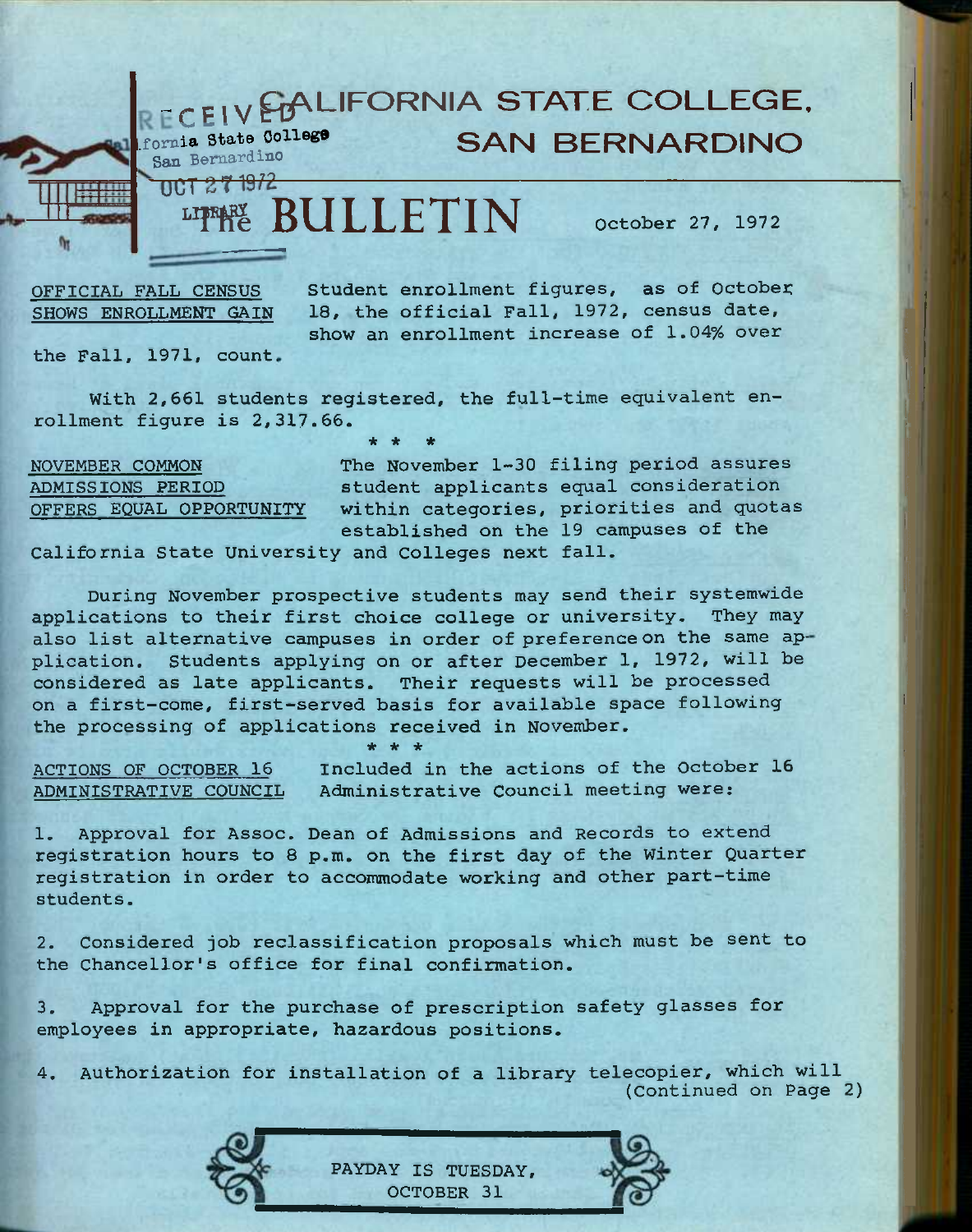COUNCIL ACTIONS - (Cont'd) give direct contact with other libraries between 12 noon and 1 p.m. daily. Installed on the leased line, the telecopier will enable the college Library to make requests for materials from other libraries in a speedier manner.

FROM THE Elliott Barkan (History) spoke on October 11 be-SPEAKERS BUREAU...fore the Sisterhood of Temple Emanu El on "There Are Jews and Then There Are All the Rest."

**\* \* \*** 

**+** 

**+** 

Carol Goss (Political Science) spoke on "The Political Role of Women" at a meeting of the Rialto Women's Club on October 18.

Ralph Petrucci (Chemistry) spoke to an environmental class at Beaumont High School on "The Ecological Crisis: Can We Be Objective About It?," on October 16.

Fred Roach (Continuing Education) addressed the Rim of the World Branch of AAUW last Saturday on "Local Government: Practical Approaches to Dealing Effectively with It."

**+** 

**\* \* \*** 

**+** 

Harvey Wichman (Psychology) gave a speech last week to an urban problems class at Eisenhower High School in Rialto on "Community vs.' Privacy: People's Population Problems."

Ruth Wilson (Biology) spoke on "The Beauty of Nature," at the First Congregational Church in San Bernardino on the evening of October 24.

"IVORY TOWERS FOR LET"

A new brochure on Living in Serrano Village is now available on campus. Copies of the four-fold pamphlet may be obtained at the Housing or Public Affairs offi \* \* \*

 $+$  5  $+$  5  $+$  5  $+$  5  $+$  6  $+$  6  $+$  5  $+$  5  $+$  5  $+$  5  $+$  5  $+$  5  $+$  5  $+$  5  $+$  5  $+$  5  $+$  5  $+$  5  $+$  5  $+$  5  $+$  5  $+$  5  $+$  5  $+$  5  $+$  5  $+$  5  $+$  5  $+$  5  $+$  5  $+$  5  $+$  5  $+$  5  $+$  5  $+$  5  $+$  5  $+$  5  $+$  5

ARROWHEAD UNITED FUND The Arrowhead United Fund drive officially DRIVE BEGINS NOVEMBER 1 begins on campus Nov, 1. Richard Bennecke, Activities Advisor, is heading the cam-

paign which solicits contributions to support community health, welfare and social service programs.

Each member of the campus community will receive through the campus mail information about AUF. "It is my hope that each individual will support this fund drive even if they only contribute \$1,' stated Mr. Bennecke. This year's goal has been set at \$5,000 for the College.

PERSONALS Mr. and Mrs. Jean Avakian (Physical Plant) welcomed their second daughter, Ellen Ann, born October 18, weighing 6 pounds, 11 ounces. **\* \* \*** 

ADMINISTRATIVE Cal State, Dominquez Hills has an opening for Directo OPENING: Of Extension; 9-mo. appt.: \$11,616-\$14,664, Ph.D.(or terminal degree) in an academic discipline. See Fac Senate bulletin board for more details.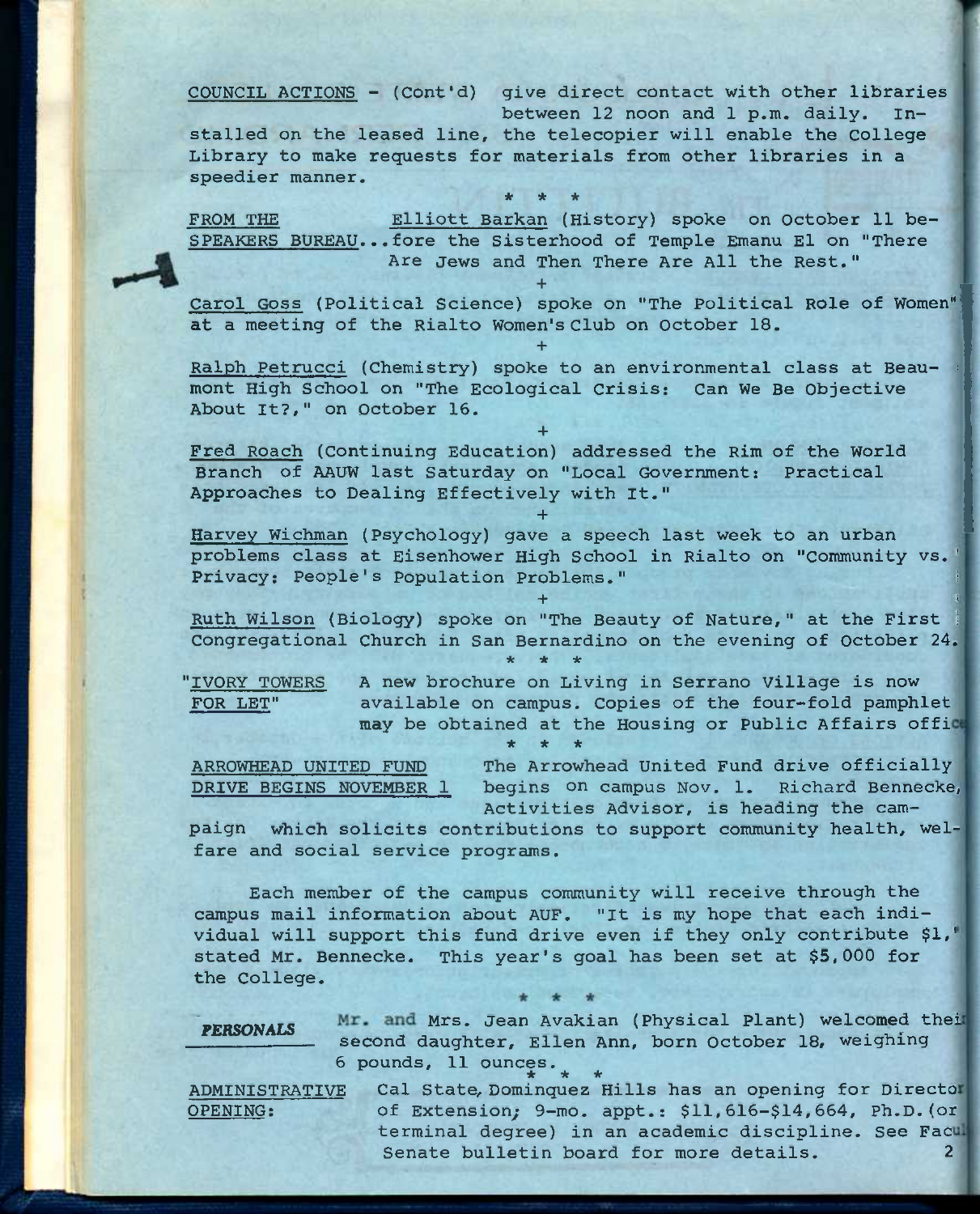RONALD JOHNSON Confirmation has been received from the University TO RECEIVE PH.D. of Minnesota that Ronald Johnson, coordinator and Asst. Prof, of Geography, has completed all re-

quirements for the Ph.D., to be awarded in December, 1972. His dissertation was on "The Effect of Contemporary Thought Upon Park Policy and Landscape Change in Canada's National Parks, 1885-1911." \* \* \*

Taste the Wine All faculty and administrators are invited to a Wine-Taster, sponsored by the Cal State Faculty Wives on Saturday, November 11,at 8 p.m.at the College Commons. Free to all.

Faculty and administrators from Valley College and Crafton Hills have been invited as guests. Reservations should be made through Mrs. Ken Mantei (882-4635) or Mrs. James Crum (886-3186). *\* \* ie* 

**for your information** Flu shots will be given in the Student Health Center at the following times: Mon. & Thurs., 11:30 a.m. to 1:30 p.m.; Tues. & Wed., 9 a.m. to noon; Fri., 12:30 to 2:30 p.m. Shots are free to students; \$1 to faculty and staff. **+** 

Deadline for application for the Faculty Professional Development Fund is November 17. Submit applications to Richard Saylor, Chairman, Faculty Affairs Committee, FA-104.

**+** 

**+** 

**+** 

A retirement officer of the Public Employees' Retirement System will be in the City of San Bernardino on Nov, 15, 16, 17, 1972 for the purpose of conducting individual interviews, interested members may arrange for an appointment by writing or telephoning 217 W. 1st St., Room 204-B, LA 90012; Area 213 620-4430.

A \$10 Jackpot drawing will be held at the Thursday, Nov, 2,CSEA Chapter meeting, 12 noon, SS-143. Homemade desserts will be served.

ENGLISH COTTAGE-BY-THE- In a setting designed by Sandi Stiglinski SEA, SETTING FOR PLAY of the Drama Department, the cast of "The Birthday Party" will play out their tanta-

lizing and fascinating roles. The unique set has the authentic flavor of a lower class English cottage by-the-sea,achieved by much detail. Unusual use of lighting upon translucent walls shows the structural beams of the house and provides a cage-like effect which traps the characters inside-

New to Little Theatre goers this year will be a special package deal which will include dinner and the price of admission for \$4.50. Dinner will be served in the Commons, cafeteria style, from 5:30-6 p.m for the special scholarship benefit Sunday, Nov. 19. Curtain time for this performance only will be 7 p.m. Ticket prices for this and all (Continued on Page 4)